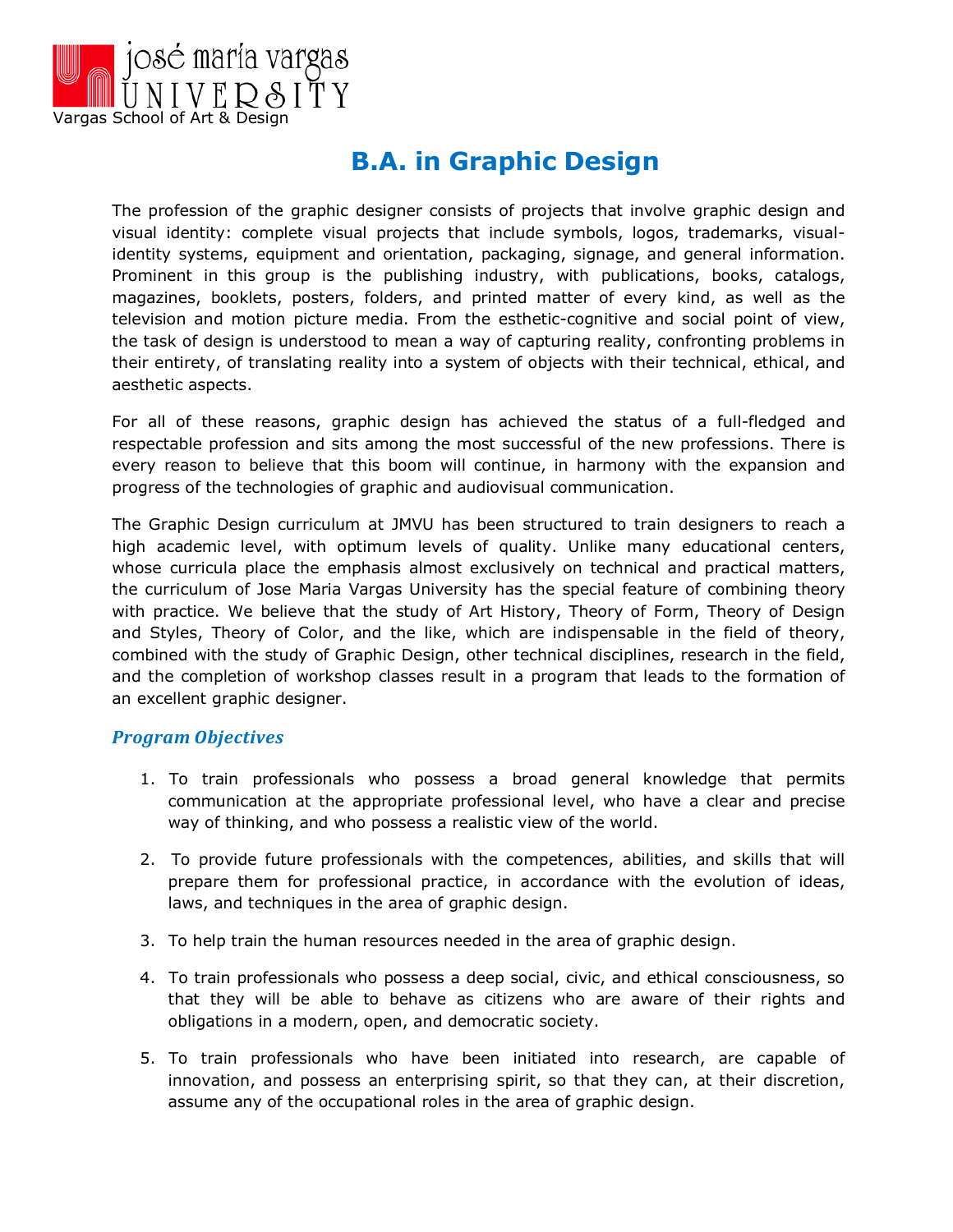

## *Graduation Requirements*

### **I. General Education Requirements (Lower Level Courses) (Semesters I-IV)**

• Successful completion of the University orientation program on first semester enrolled.

Area of Communication (requirement of all 4 courses for 12 CR)

| • ENC 1000 Oral and Written Communications (English I)               | 3 Credits |
|----------------------------------------------------------------------|-----------|
| • ENC 1101 Composition I (English II)                                | 3 Credits |
| • ENC 1102 Composition II (English III)                              | 3 Credits |
| • SPC 1053 Oral Expression (English IV)                              | 3 Credits |
| Area of Mathematics (requirements of 2 courses for 6 CR)             |           |
| • MAC 1105 College Mathematics I (Algebra and Geometry)              | 3 Credits |
| • MAC 1114 College Mathematics II (Geometry and Trigonometry)        | 3 Credits |
| Area of Social Sciences (requirement of any 2 courses for 6 CR)      |           |
| • WOH 1001 World History                                             | 3 Credits |
| ECO 2000 Economics                                                   | 3 Credits |
| • SYD 302 U.S. Populations                                           | 3 Credits |
| • PCB 304 People and the Environment                                 | 3 Credits |
| • GEA 223 Geography of America and Eurasia                           | 3 Credits |
| Area of The Natural Sciences (requirement of any 2 courses for 6 CR) |           |
| • BSC 1005 Biology                                                   | 3 Credits |
| • CHM 1025 General Chemistry                                         | 3 Credits |
| • PCB 3703 Human Physiology                                          | 3 Credits |
| • PHY 248 General Physics                                            | 3 Credits |
| • MCB 2240 Etiology of Diseases                                      | 3 Credits |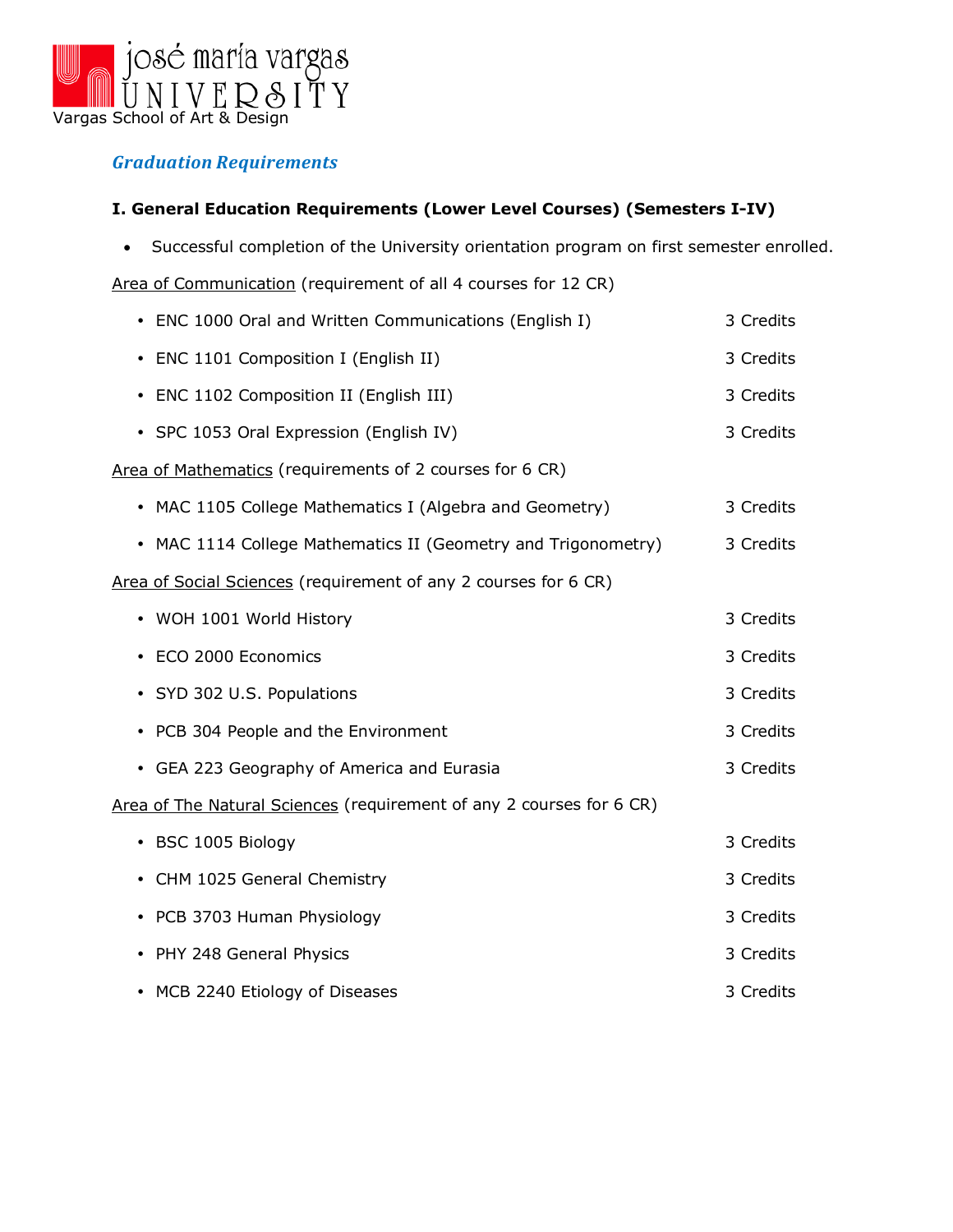

Area of Humanities and Art (requirement of 1 courses for 3 CR)

| • ARH 2000 Art Appreciation                                     | 3 Credits |
|-----------------------------------------------------------------|-----------|
| Area of Behavioral Sciences (requirement of 2 courses for 6 CR) |           |
| • PSY 2012 General Psychology                                   | 3 Credits |
| • SYG 2000 General Sociology                                    | 3 Credits |
| Area of Philosophy (requirement of all 3 courses for 9 CR)      |           |
| • PHI 2030 Contemporary Philosophical Issues                    | 3 Credits |
| • PHI 2103 Critical Thinking                                    | 3 Credits |
| • PHI 2600 Ethics                                               | 3 Credits |

### **II. Professional Education Requirements (Upper Level Courses)**

**Semester V:** (requirement of 21 CR) Required:

|                                                      | • GRA 1100C Introduction to Design     | 3 Credits |
|------------------------------------------------------|----------------------------------------|-----------|
|                                                      | • ARH 2172 History of Shapes           | 3 Credits |
|                                                      | • ARH 2050 Art History I               | 3 Credits |
|                                                      | • ARH 2006C Theory of Form I           | 3 Credits |
| $\bullet$                                            | GRA 3193C Graphic Design I             | 3 Credits |
|                                                      | • PGY 1401C Photography I              | 3 Credits |
| <b>Semester VI:</b> (requirement of 21 CR) Required: |                                        |           |
|                                                      | ARH 3724 History of Graphic Design     | 3 Credits |
| ٠                                                    | ARH 2051 Art History II                | 3 Credits |
| ٠                                                    | GRA 2107C Theory of Design             | 3 Credits |
|                                                      | ARH 2008C Theory of Form II            | 3 Credits |
|                                                      | GRA 3194C Graphic Design II            | 3 Credits |
|                                                      | FIL 320 Film and Television Production | 3 Credits |